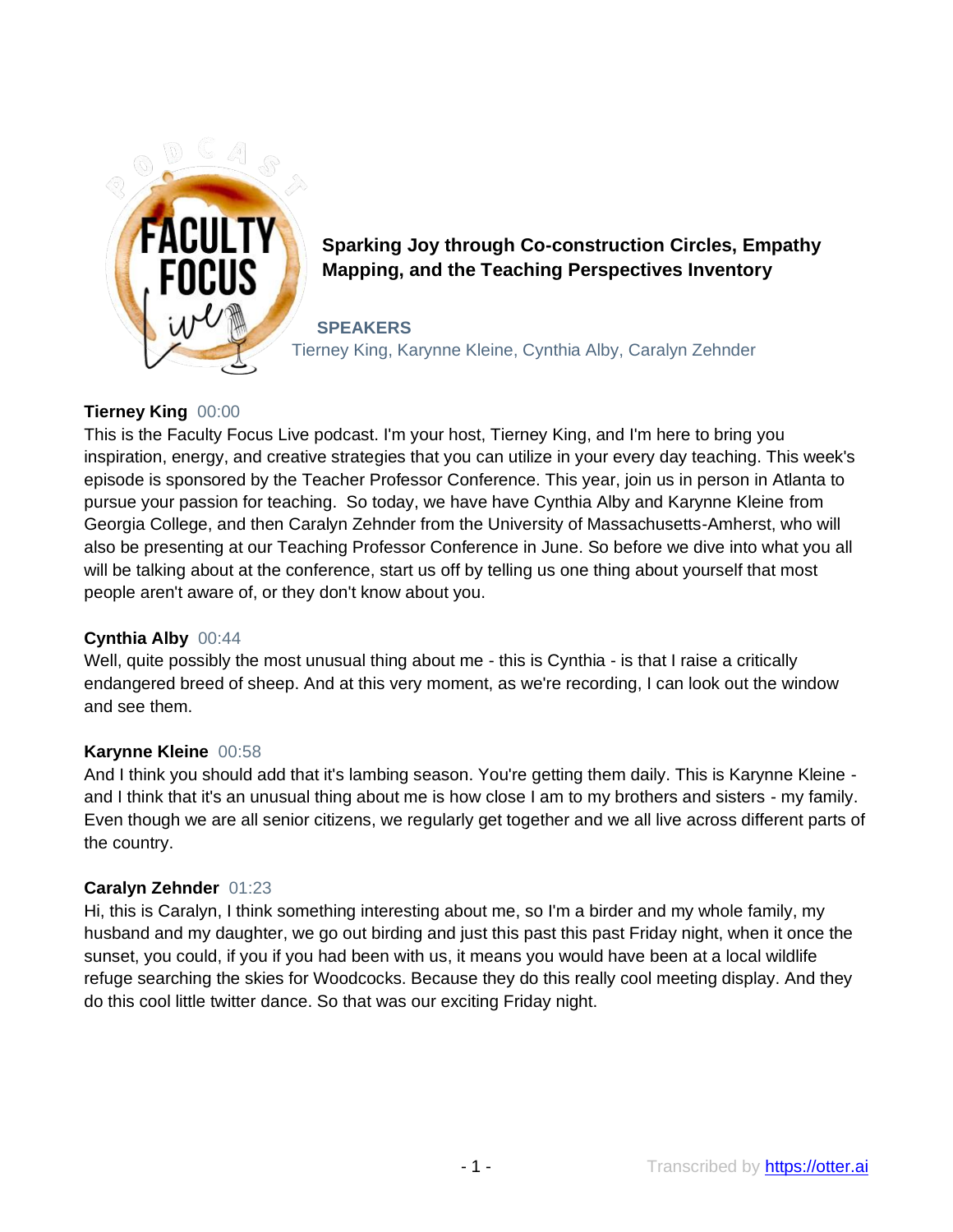### **Tierney King** 01:51

Very cool. And so your session at the Teaching Professor Conference is called Reenergizing Faculty and Instruction Through Course Design in Community. So explain how you all came together, and why this topic of sparking faculty joy and reenergizing faculty is so important to each and every one of you.

### **Cynthia Alby** 02:10

Well, we came together initially, and we've been friends for a very long time, but we really came together to write a book, Learning that Matters. Because I think because we were writing it during the pandemic, the issue of joy and the importance of reclaiming our joy really just ended up being a theme that was woven through the whole thing. And at this point, nowadays, I even say that my primary research question is, How can we reinvent learning? Because I just think that's what we need to do right now for ourselves and for our students.

#### **Caralyn Zehnder** 02:41

Yeah, and I think especially now, I mean, I remember feeling in, you know, at the end of the fall semester, that it was just hard. Like in terms of, you know, for both my colleagues, for my students and courses, for me I really wanted to be intentional and deliberate about like, okay, what are some things that I can do to really bring joy back into the classroom back into, you know, my professional role. The last two years of teaching have been really challenging. And I think we have been so so reactionary, and now really wanting to be okay, like, I want to be able to plan a bit more, so I don't feel like I'm just constantly having to react.

#### **Karynne Kleine** 03:28

And another thing I'll say about that is one of the things that we have thought about and focused on is actually the importance of our collaboration. What is it about the four of us, we actually have a colleague, who's a coauthor with our book, who isn't able to join us today, but we've always noticed how important it has been that we do these things in supportive environments, and how what comes out of our work together seems so much more, not only meaningful, but having a greater impact because we do it together. And we're really strong advocates of collaboration and working with others.

#### **Tierney King** 04:10

Yeah, I think that's, you know, it's so profound is that, through these past few years, it's been hard. And we've kind of realized that we can lean on each other and you know, we kind of need to and needed to and still need to in the future to kind of propel forward and to still do this teaching successfully and help our students and ourselves at the same time. So going back to your your session at the conference, you're going to provide accessible strategies that help spark joy in taxing times, with both course design and equity-minded approaches at the core of it all. So kind of explain what is your favorite or your most used strategy that you implement or you use the most in your own courses?

#### **Cynthia Alby** 04:54

So I guess I would say a strategy that I use in my own courses tends to be what I would call construction circles. Where it's kind of based on the literature circles theory, but where every student at home is focused in on something particular in a reading. So maybe someone is coming up with discussion questions, and someone else is thinking about the connections they're seeing between this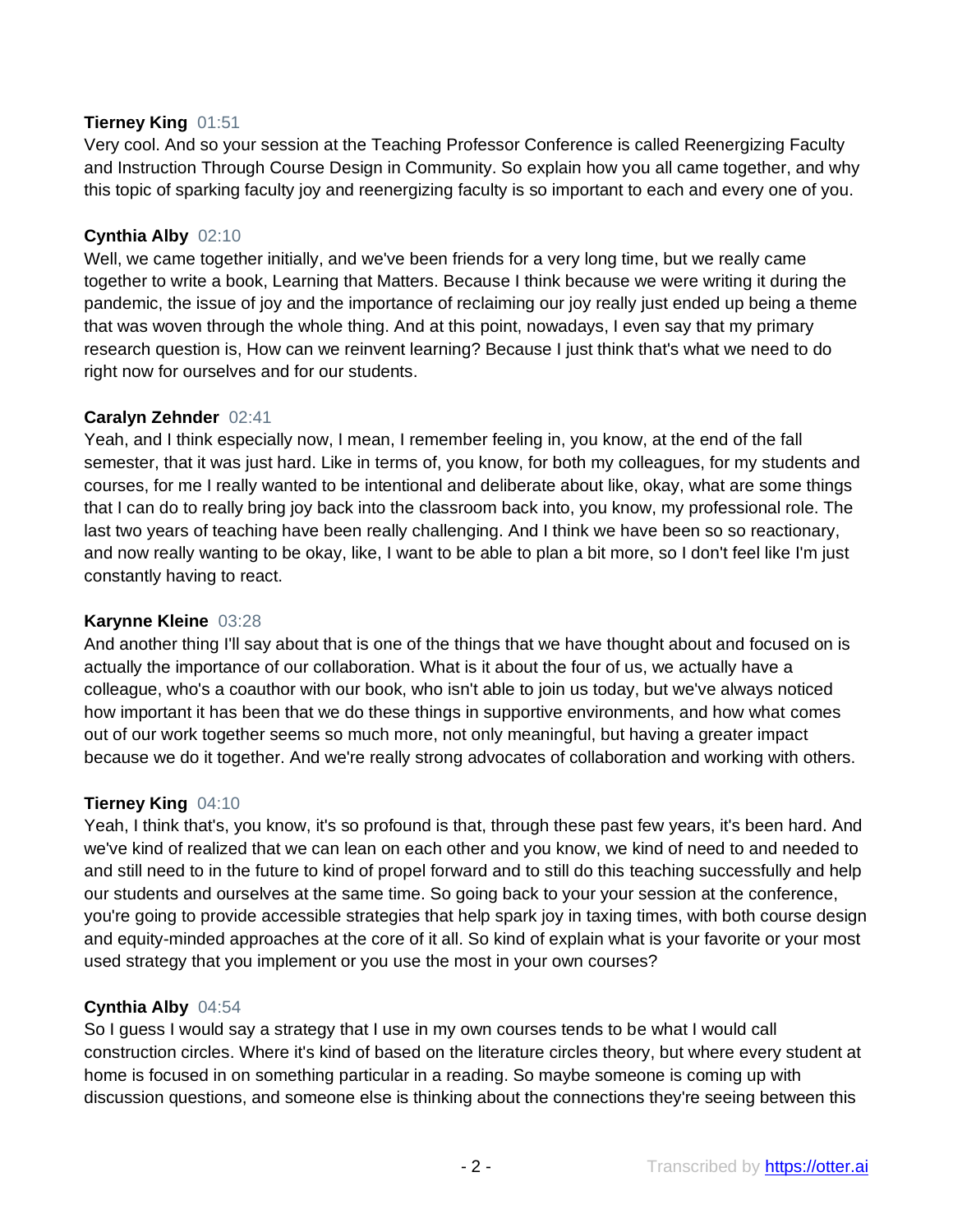work and things that we've done previously and their own lives. So that when they come back together, they all have something different to bring to the table. I feel like that's when they're truly co-constructing knowledge. I'm not handing it to them. They are truly building it together. By each bringing something special to the table.

### **Karynne Kleine** 05:45

For me, I'd say the focus is, I don't know that it's a strategy as much as it's a continual goal that I'm trying to reach. And that is that we develop a true learning community, a true, you know, community of practice that we recognize our particular ways of doing things and that we're learning with, and from the others that we're working with. I would say something that's probably pretty typical in anytime I'm teaching.

## **Caralyn Zehnder** 06:16

And I think, thinking about how I've been approaching, you know, teaching differently, and what we'll be talking about, like in the workshop, and it's just a common theme is, I think, the power of reflection, and even pre-reflection. So, in our book, we start each chapter with a preselection of questions. So you can come together as community, a community of practice, and that's something I'm trying to do a lot more in my courses, and like, that's no matter the size, be it a, you know, 20 person class or, you know, 200 person large intro lecture, because I've just realized that, you know, we all need space to to think and process and that it can be really powerful to have that. We know, if we devote class time to it, I think that is right, like we're saying, "Hey, we think this is important. We think this really belongs and is something we want everyone to participate in." And I just find that it, it really can change that the tone and really allow for people to connect and engage in a much more meaningful way.

## **Karynne Kleine** 07:20

Caralyn is our expert, like all of our things we recommend, you know, we've all tried out, but she does them in classrooms of 200, 300, 400 people. And I don't know, I just really admire that, you know, she's put that to the test in these really large sections. And it works.

#### **Tierney King** 07:41

And going off of that, you know, have you ever had a time where it doesn't work? And kind of how, you know, how do you pivot? Or what do you do in that case?

## **Caralyn Zehnder** 07:48

Like, I'm sure, yes, we've all had those moments. And sometimes that is like, especially when you're trying out a new teaching strategy, just the being able to pivot in the moment in the classroom. And I think now, and something I wouldn't have been able to do, like, you know, 10 or 15 years ago, when I first started, is being able to own up to that in a class or share with students like, "Hey, okay, this didn't work. Here's what I meant. Here's what I was trying, and this is what we'll try to do to you know, okay, we're going to try something different." Or even if I like, I can't recover that lost time, because I don't have a time machine, but I think it can be really powerful to be like, okay, I don't want to be the like, director of everything, and I can't control everything. And so, yeah, sometimes it's not going to work out and acknowledging that I think, especially for students to see like, oh, wait, the person in the front of the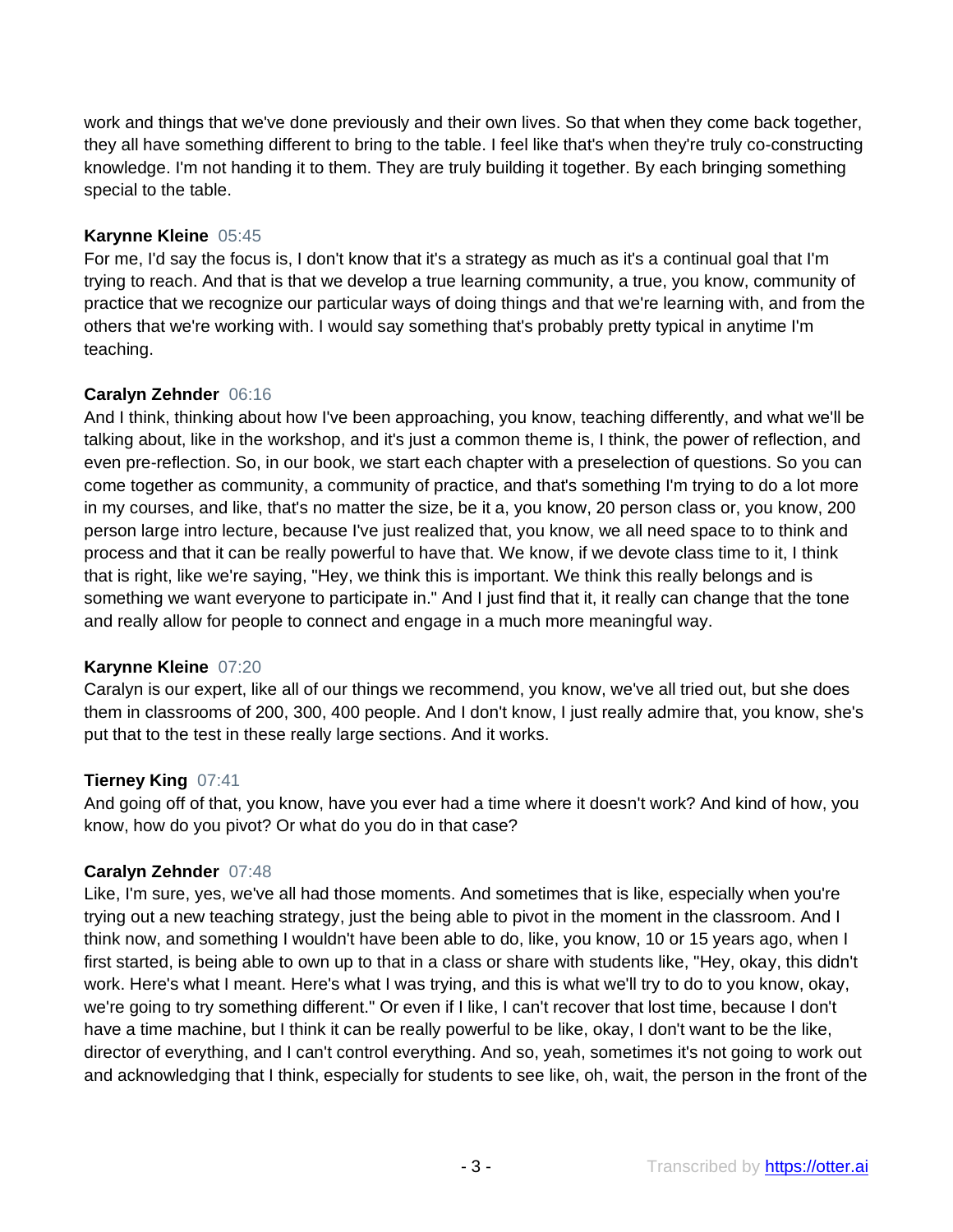room is willing to say, yeah, that was a mistake, or that didn't work is I think just the owning up to a part can be very important.

### **Tierney King** 08:49

And then I'm gonna go back to sparking faculty joy. And I just want to ask each of you, you know, what brings you joy invyour class or what have you implemented from the pandemic, or maybe it was before the pandemic, that really sparked joy, either in your teaching for your students or for yourselves while teaching?

## **Cynthia Alby** 09:08

So something that has just really done this for me and that's why we work, and it's part of our conference presentation, is something that we call empathy mapping, where we really ask the question, Who are we designing for? Because when I've asked faculty this over the past 10 years or so, the answer is generally one of three things: I'm designing for a younger version of myself. I'm designing for kind of, you know, the average student, or I'm designing for for the student who gave me trouble last semester, and I don't want that to happen again, almost a design from a like a point of fear. And what I have found is that there's this incredible joy in designing for a broader, more diverse group of students like really carefully imagining their interests and their needs, kind of at a gut level. And it allows me to focus kind of less on myself. I think I was focusing in some ways on myself when I was originally designing, and more on others considering their needs, considering what they might enjoy. And we do that through building narratives that describe diverse student experiences and perspectives and like using our own creativity, to think about how to design for them.

#### **Karynne Kleine** 09:08

Something that brings joy to me is opportunities to be introspective. Here, I'm thinking specifically about faculty having opportunities to be introspective. Again, I think you'll see this in the presentation that we try to look at the different kinds of good teaching. We use a tool called Teaching Perspectives Inventory to get at this notion of who are we and then appreciating who our colleagues are, as well. So there's not this, like, good teachers do this - good teachers do all sorts of things. And we don't have to start having these kind of binaries of good and bad, but rather, okay, what can we appreciate it out of that person's perspective? What can we appreciate from that different angle, and that's what you know, having that opportunity, and providing that space to do that, I think brings me joy.

#### **Caralyn Zehnder** 11:29

And then thinking about, you know, just bringing that all together. And something you mentioned earlier, like we need to, we've realized how much we need to lean on each other. And so let's be intentional and deliberate about building community, both in our departments, in our colleges, you know, with other faculty, but also in our classrooms, like with students, and being able to, you know, really think about being intentional of, okay, there's gonna be time and space for us to get to know each other and to share ideas, because leaving a class like that is just like, you walk out of the room feeling lighter and better. And also just the giving, you know, hoping that if students from my class are able to do that, too, and feeling that way, like, how now are they going to be feeling about the subject and their learning and where they can go from there? So really thinking about that building community?